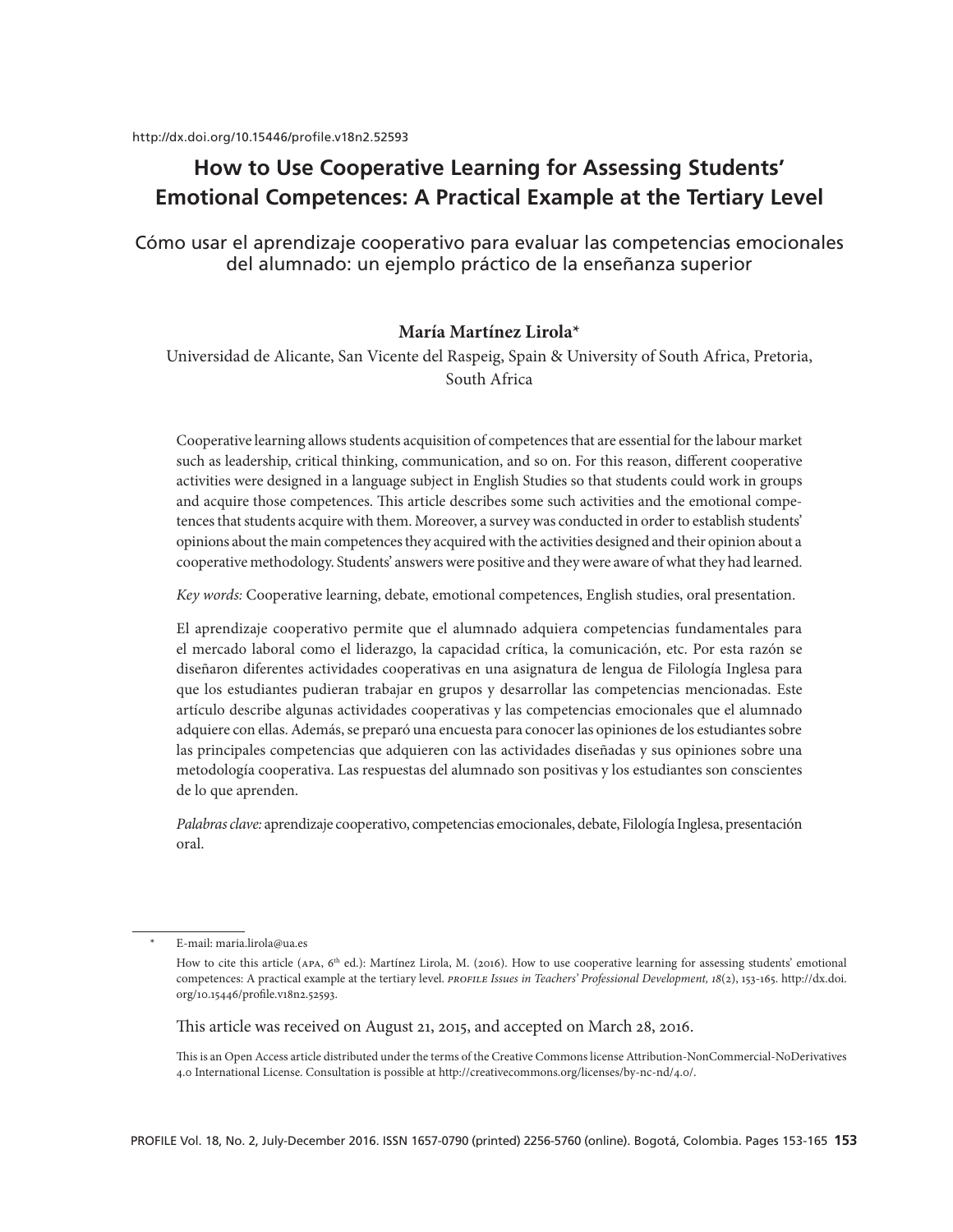# Introduction

The creation and development of the European Higher Education Area (ehea) has required changes in Universidad de Alicante (Spain): it implies a shift from a University of teaching to a University of learning; similarly, there is a change from emphasizing the importance of *input* to highlighting the importance of *output*. Moreover, the latter must create competent, responsible, and critical professionals who are able to be adaptable in the labour market. The application of new methodologies in the teaching-learning process is one of the main changes requested. In this sense, it is important to promote cooperation in the classroom so that teachers and students share responsibilities.

In the last years, there has been a shift from traditional teacher-centred teaching (Martínez Lirola, 2007; Morales Vallejo, 2008) towards student-centred teaching approaches (Cavazotte, Moreno, & Hickmann, 2012; MacCann, Lipnevich, & Roberts, 2012), which allow students to be active in the teaching-learning process and to construct new knowledge. Teachers' roles have changed from being deliverers-of-information to becoming mentors or tutors. Consequently, students assume that they are the protagonists of their learning and that cooperative learning (CL) allows them to learn actively and progressively because they work with meaningful activities. In Wilhelm's words (2006):

Cooperative learning activities provide meaningful, realistic practice combined with useful developmental feedback. Students are encouraged to view learning as a dynamic process over which they have individual responsibility and group control. The skills developed in using cooperative learning are also important for life-long learning. (p. 154)

cl is one of the most commonly used forms of active pedagogy. It highlights the fact that students learn by working together in groups (Adams & Hamm, 1994; D. W. Johnson, R. T. Johnson, & Smith, 2007; Shimazoe & Aldrich, 2010). Following Slavin (as cited in Ahmar & Mahmood, 2010) the two main differences between

cooperative learning and the traditional group work are the following:

Two components of  $CL$  (cooperative learning) distinguish it from traditional group work: (a) positive interdependence i.e. the feelings that they cannot achieve their group goal without the joint efforts of team members (b) individual accountability i.e. each member of the group feels accountable for their performance. (p. 152)

In general, studies make clear that students achieve better grades when using active methodologies; in this sense cooperative learning also contributes to a productive classroom climate due to the fact that it promotes the exchange of ideas (Barkley, Cross, & Major, 2005; D. W. Johnson & F. P. Johnson, 2009; D. W. Johnson & R. T. Johnson, 1989, 2004; D. W. Johnson et al., 2007; Ghaith, 2002; Slavin, 1989; T.-P. Wang, 2009; Tsay & Brady, 2010). In fact, this type of learning involves the acquisition of different skills and the accomplishment of different tasks that reinforce feeling productive and active (Garner, 2010; N. Wang, Young, Wilhite, & Marczyk, 2011).

This article is organized in the following sections: section two offers the theoretical background of the article, paying attention to the relationship between emotional competences and cooperative learning; section three presents the methodology and data and refers to the participants and context used for the study. Section four concentrates on the objectives and research questions of this research. Section five presents ways of implementing cooperative learning through group oral presentations and debates. This section is followed by a discussion of the results of the survey. Finally, the article ends with some conclusions based on the study.

## Objectives and Research Questions

The main objective of this research is to point out that the use of a cooperative methodology in a foreign language subject is appropriate for the acquisition of competences that students will need in the labour market such as effective communication, leadership, and critical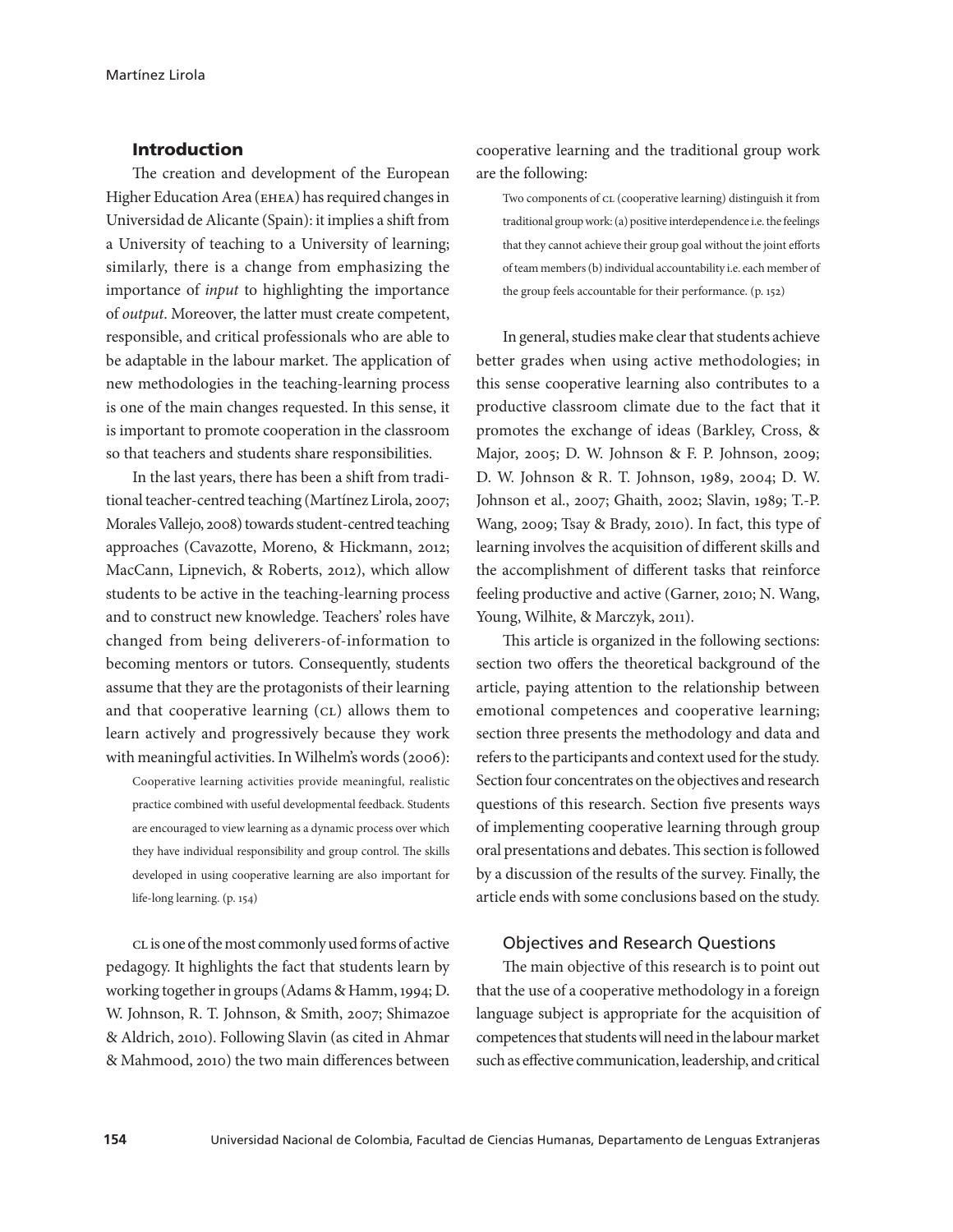thinking. In order to accomplish this objective, different activities were designed (see Procedure) so that students could acquire different emotional competences such as the ones already mentioned. Consequently, another objective is that students do not only learn contents but emotional competences that make them grow as human beings.

These objectives imply that it is necessary to design the appropriate cooperative tasks based on the competences intended to be acquired and to involve students to be active in the teaching-learning process. Consequently, all participants in the group must be active in working together in order to accomplish the tasks.

Our main research questions are the following: Do cooperative activities such as oral presentations and debates contribute to the acquisition of emotional competences in students at the University? What do students think about the cooperative methodology that was used in the subject English Language iv?

### Theoretical Background

The main principles of  $CL$  following D. W. Johnson and F. P. Johnson (1994), and D. W. Johnson and R. T. Johnson (2004) are the following: Positive Interdependence, Face-to-Face Interaction, Individual and Group Accountability, Interpersonal and Small-Group Skills, and Group Processing. The positive interdependence between the different group members creates feelings of responsibility towards the final product and also towards the group relationships (D. W. Johnson & R. T. Johnson, 2009a; Matsui, Kakuyama, & Onglatco, 1987). Said interdependence promotes interaction and possible discussion about how to perform the task, what steps need to be taken, how to solve a conflict, and so on.

Cooperative methodologies allow working on emotional competences (Bernard, 2006; Cherniss, Extein, Goleman, & Weissberg, 2006; Mikolajczak, Brasseur, & Fantini-Hauwel, 2014; Sheehan, McDonald, & Spence, 2009; Troth, Jordan, & Lawrence, 2012), which can be considered essential for the integral development of students and for the development of academic skills, as MacCann et al. (2012) make clear:

Emotions and emotion-related skills are important in education for two reasons: (a) as facilitators of traditionally valued outcomes such as academic skills, higher test scores, and better grades; and (b) as a valued outcome in and of themselves. While academic skills are certainly important, it is a worthy goal to have happy students with strong emotional skills, and who are resilient to negative emotions, irrespective of their grades. (p. 315)

Emotional competence (ec) has to do with how people deal with their emotions, as Nelis et al. (2011) make clear: "More specifically, ec refers to individual differences in identifying, expressing, understanding, regulating, and using emotions" (p. 354). Following Jennings and Greenberg (2009), I will refer to

the broadly accepted definition of social and emotional competence developed by the Collaborative for Academic, Social, and Emotional Learning (2008). This definition involves five major emotional, cognitive, and behavioral competencies: self-awareness, social awareness, responsible decision making, self-management, and relationship management (Zins, Weissberg, Wang, & Walberg, 2004). (p. 494)

Considering emotional competences implies talking about emotional intelligence. Boyatzis, Goleman, & Rhee (2000) defined emotional intelligence as the type "observed when a person demonstrates the competencies that constitute self-awareness, self-management, social awareness, and social skills at appropriate times and ways in sufficient frequency to be effective in the situation" (p. 3). In this sense, we agree with Divaharan and Atputhasamy (2002) in the type of emotional competences that students can acquire with cooperative learning:

Cooperative learning helps students to develop interpersonal skills (Slavin, 1987) such as: getting to know and trust team members; communicating effectively and clearly; providing support and challenging fellow team members; and engaging in constructive conflict resolution (Johnson & Johnson, 1994). In addition,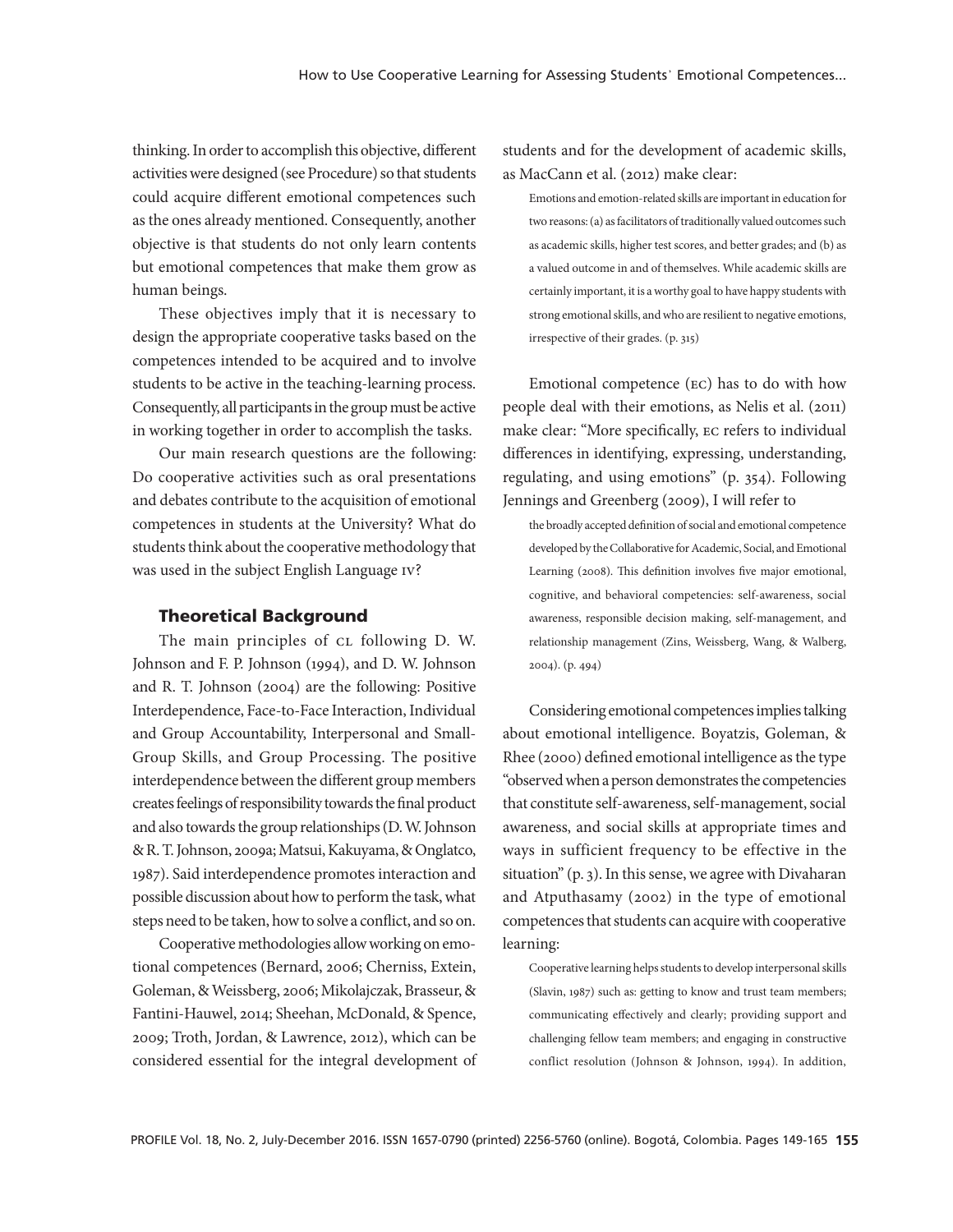these social skills may help students to acquire a sense of social responsibility (Vermette, 1988). (p. 73)

It is necessary that students use, understand, and manage their emotions in order to develop their emotional intelligence and to conduct good social relationships with other human beings. For this reason, in the last few years there have been different studies that point out the importance of emotional competences in higher education (Ciarrochi & Scott, 2006; Kingston, 2008; Tsay & Brady, 2010). In general, these studies coincide in emphasizing that ec, such as the ability to identify emotions, is correlated with different indices of wellbeing such as anxiety or depression (Ciarrochi & Scott, 2006; Ciarrochi, Scott, Deane, & Heaven, 2003; Cicchetti, Rappaport, Sandler, & Weissberg, 2000; Elias, Gara, Schuyler, Branden-Muller, & Sayette, 1991). However, assessing social and emotional competence is not an easy task and has not been given priority in higher education (Barblett & Maloney, 2010).

#### Method

### Participants and Data

The subject English Language iv was a core subject taught in the last year of the degree in English Studies at Universidad de Alicante; its main aim was that students acquire some competences in the use of English that allow the integration of the different skills. For this reason, it is necessary to work together with the five skills of a language, the productive (speaking, interacting, and writing) and the receptive (reading and listening), through both oral and written cooperative activities such as the ones proposed in this article.

The academic year 2013-2014 was the last year in which there was teaching in this subject because that year was the last year of the degree in English Studies *(Licenciatura en Filología Inglesa*), which has now become the "grade" (bachelor degree) in English Studies (*Grado*  en Estudios Ingleses) following the guidelines proposed

by the ehea. Taking into consideration that the teacher has taught this subject before, I decided to follow a cooperative methodology in order to help students develop their emotional competences.

The majority of the students are 22 years old. Most of them intend to sit a competitive exam in order to work as high school teachers when they finish the degree; there are also students who would like to work as interpreters or translators. Some students just want to complete a master's program that allows them to be better qualified. During the academic year 2013-2014 there were 105 enrolled in the subject; 75 studied the subject in Alicante and there were 30 students who studied abroad with the Erasmus program.

The subject English Language iv was taught four hours per week distributed in the following way: The first hour was devoted to academic writing; the second hour was used for students to prepare an oral presentation on a topic of their choice following the pieces of advice given during the first week; the third hour was utilized to work on grammar; finally, the last hour was used by the same students who had prepared the oral presentation in order to organize a debate in which the whole classroom could discuss the topic.

In addition, students were required to prepare some listening activities in the language laboratory and give them to the teacher at the end of the semester. This organization allows students to work on the five skills that were evaluated through a portfolio with the following structure: written essay (20% each semester), group oral presentation (15% each semester), written grammar exam (10% each semester) and listening (5% each semester).

The teacher designed some cooperative activities (see Procedure) that helped students to work in groups, be active throughout the teaching-learning process, be aware of the emotional competences present in the activities suggested and develop their emotional competences. Moreover, a survey was prepared in order to determine students' opinions about the main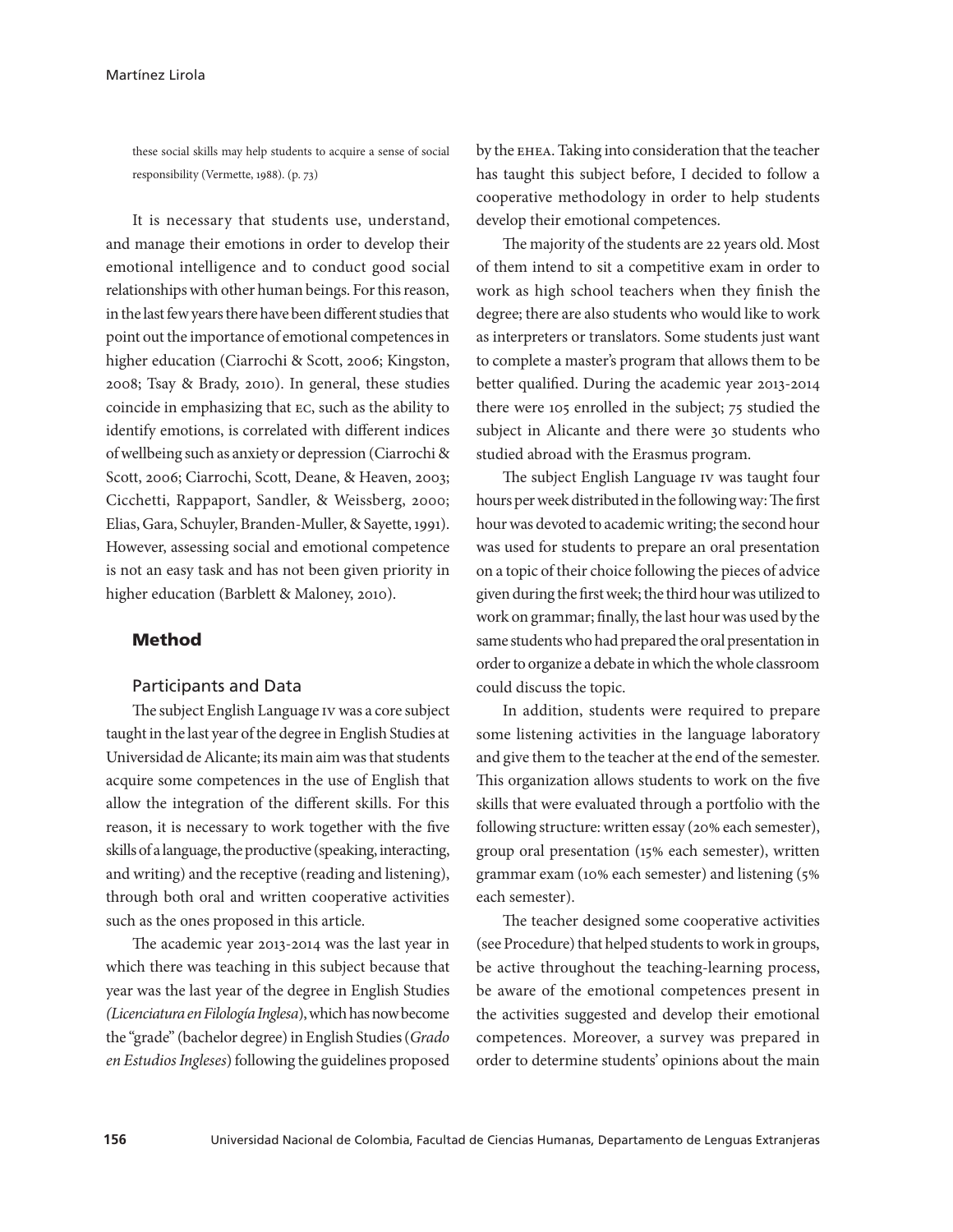emotional aspects of the methodology used (see Discussion). All students were sampled after they had given informed consent because they were given the option to participate or not. They were assured of anonymity and confidentiality.

# Procedure: Implementing Cooperative Learning Through Group Oral Presentations and Debates

cL involves students working in small groups in order to achieve a common goal; in this sense, the fact that the groups are heterogeneous entails that all students benefit from the work and knowledge of the different group members (D. W. Johnson & F. P. Johnson, 1994, 2009; D. W. Johnson, R. T. Johnson, & Holubec, 1994). Different studies (Ahmar & Mahmood, 2010; D. W. Johnson & F. P. Johnson, 1997, 2009; D. W. Johnson & R. T. Johnson, 1999, 2007, 2009b; D. W. Johnson, R. T. Johnson, & Smith, 1998, 2007; among others) point out the main advantages of cooperative learning and its importance in the acquisition and development of social and emotional competences, which are considered essential not only in the educational system but also in life.

Cooperative activities were designed by the teacher throughout the whole academic year in order to develop the different skills. Due to the limitations of space in this paper, we are just going to concentrate on oral presentations and debates as examples of cooperative activities that allow the integration of written and oral competences. These activities are very useful for students because they can apply what they learn and put into practice for the job interviews they will start experiencing as soon as they finish the degree and start applying for a job.

The teacher asked students to organize themselves in groups of four or five people and to prepare an oral presentation on a topic of their choice in order to evaluate their oral skills. Each group member had to

talk for a maximum of five minutes. Students had to organize themselves since they had to choose the people they wanted to work with, select the topic of the oral presentation, and divide it so that all group members work in order to obtain a common goal. This promotes *positive interdependence*, which following D. W. Johnson et al. (1998) is one of the defining characteristics of cooperative learning.

The fact that each group member assumed an *individual responsibility* that made her/him responsible not only for her/his work but for the success or failure of the group results is also essential in CL. Moreover, throughout the whole process, students communicate face to face in order to choose the topic and organize the different materials used to prepare and develop the presentation; in this way, they develop interpersonal and communicative skills because they learn to solve problems together, take decisions, prevent possible conflicts among group members and make common agreements to benefit group work, apart from the different criteria that could appear during the learning process.

In addition, oral presentations had other advantages that are worth mentioning. The fact that it is a semiautonomous activity was positive in the sense that it allowed students to choose the topic freely. In this sense, cooperative learning is an excellent way of promoting autonomy, interdependency, and taking decisions.<sup>1</sup> I also intended that students would use some bibliographical references on the topic chosen; moreover, they were also required to use certain multimodal resources to prepare the oral presentation, and this activity was also useful in order to integrate written and oral skills when preparing the PowerPoint presentation that was going to be used when students had to give their oral

<sup>1</sup> In fact, the study done at the University of Cantabria by González Fernández and García Ruiz (2007) gathers students' opinions: their capacity to find solutions without external support, that is., without the constant support of teachers, is developed through cooperative learning for 79,4% of students, whereas 35,5% consider that it can also be achieved through traditional teaching-learning methods.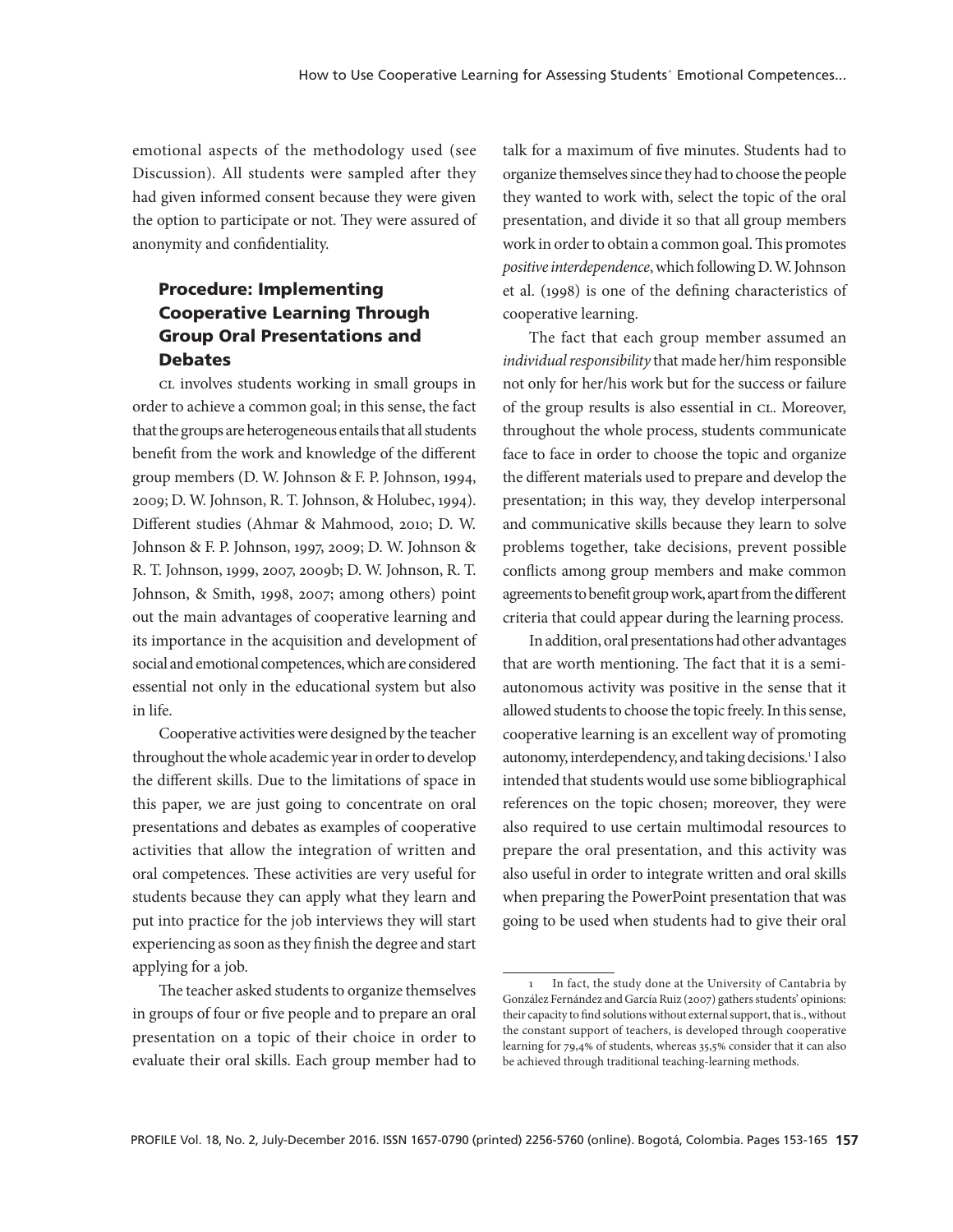presentation in the classroom. In fact, the process of teaching and learning had to be based on the practice of integrating the receptive and productive skills.

Before presenting the oral presentation in the classroom, students had to take part in a group tutorial with the teacher in order to share the way in which the presentation was to be organized, the materials found, possible difficulties, and so forth. Besides, after the oral presentation, students also participated in another group tutorial in order to receive some feedback on the main positive and negative aspects of the oral presentation already given in the classroom. In this sense, tutorials are essential for cooperative learning because they support students and guide them through interaction, that is, this would be one example of formative evaluation.

Furthermore, once the oral presentation had been made in the classroom, each group sent it to the teacher through the virtual campus so that it could be shared with all the students registered in the subject English Language iv. Consequently, the act of sharing the work done by each small group with the whole classroom promotes solidarity and generosity. This involves the application of another principle of cooperative learning proposed by D. W. Johnson et al. (1998), *the reflection on the work done*, because students deliberate and meditate on the degree of effectiveness of the achievements in the task carried out, during the tutorials with the teacher before sharing the final piece of work. After what has been said in the previous lines, it is deduced that this activity shows unequivocally the defining characteristics that any activity called cooperative should possess. These characteristics also appear in the activities defined in the following paragraphs.

Another activity consisted of organizing and participating in a debate on a topic chosen by students that would take place in the classroom and through *Facebook*. 2 In this sense, two students that were part of a project on innovation in teaching created a *Facebook* page called "English Language iv." Students were free to choose their classmates to prepare the debate (we are aware that choosing one's classmates is not always the best option for work based on CL). Each group was to organize the internal work inside the group and the roles that each group member had to assume in order to prepare the debate, which affected the individual responsibility of each student and the development of the positive interdependence among all of them, since students were obliged to give thought to accomplishing some common objectives through cooperation right from the beginning of the activity.

Every week, five days before the debate took place in the classroom, the group took part in a compulsory tutorial with the teacher in order to discuss the questions that were going to appear on *Facebook* on the topic chosen and, in this way, reflect on the most effective way to prepare work, which contributed decisively to highlighting critical thinking and to developing social skills of communication and of integration in a work group. At the same time, the teacher supervised the written English that was to appear in *Facebook*. From then on, the group members were given five days to express their opinion on the topic of debate proposed in which they had to proceed in such a way as to use interpersonal skills, take decisions, and combine individual responsibility to accomplish some common objectives such as elaborating some solid arguments to defend, orally, a determined point of view in English related to a particular topic. Consequently, in the preparation of the debate, what each student adds to it influences the final result and determines if the final work is satisfactory or not.

<sup>2</sup> We believe that the active participation in social networks is an effective way of motivating students since those networks are very

popular. For example, it is important to mention the debates conducted through Facebook, Twitter, MySpace, Twenty, etc. within forums and virtual communities in which the interaction of questions and answers creates knowledge with a practical value that, of course, can be applied to teaching. See for example Martínez Sánchez (2003) and González and Esteves (2006).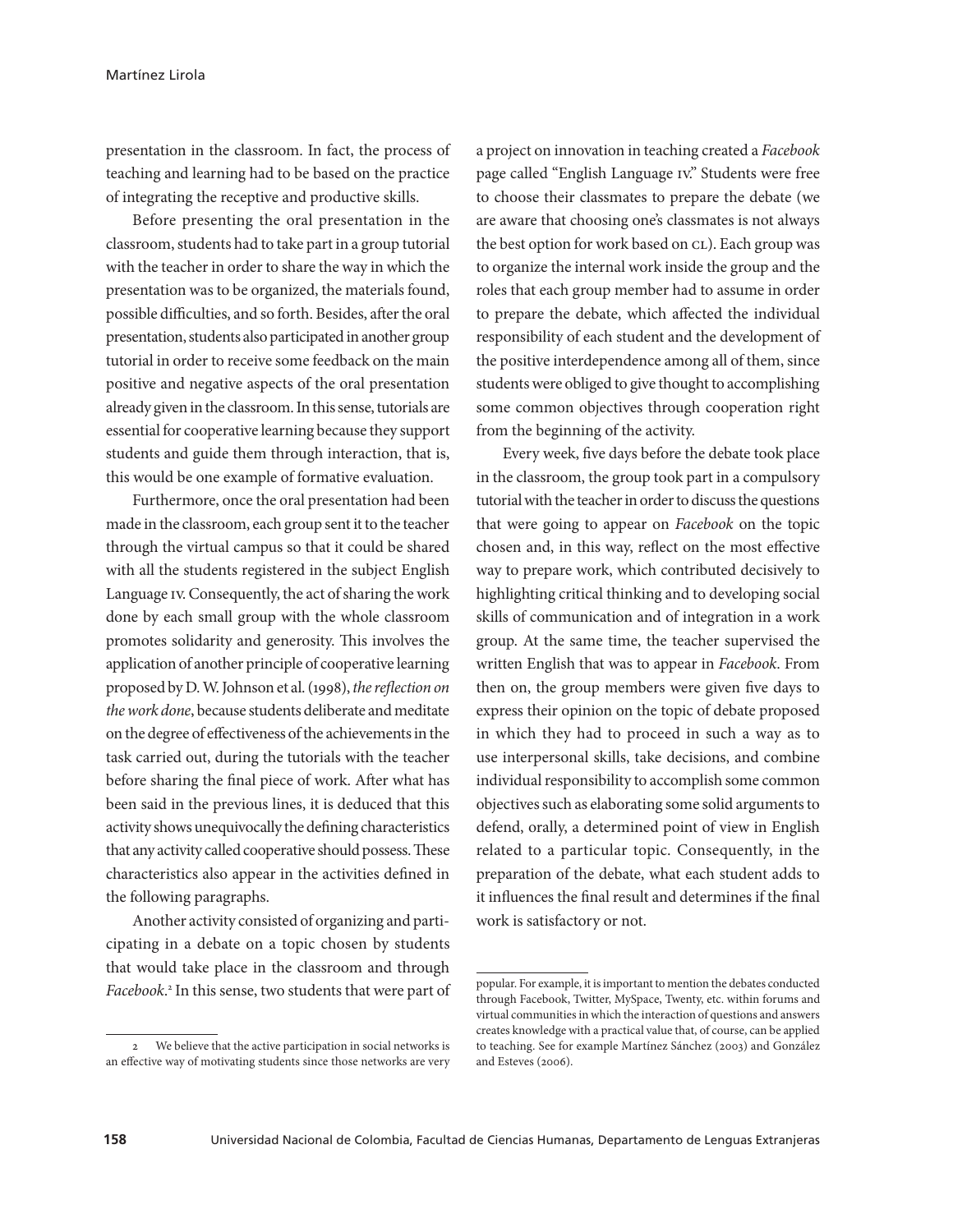Another purpose of the said activity was that students could write complete paragraphs in English in a virtual environment. It was thought that using a virtual environment for this cooperative activity would exercise a positive influence on students; this was the case because more than half of the students participated in the debates that were proposed every week on different topics, such as capitalism, the concept of beauty, fears, the anti-smoking law, etc., which favored the development of writing skills.

The fact that students knew the topic that was going to be discussed in the classroom through *Facebook* before the debate took place was very positive because students had time to reflect on the topic chosen; they could organize their ideas and express them in writing through *Facebook* or in the classroom debate. In this way, I attained another purpose of this activity, which was the integration of oral and written skills, which is essential in order to develop communicative skills in the foreign language.

Once the debate had taken place in the classroom, the group was required to meet the teacher in a group tutorial in order to comment on how the debate and its organization had gone, assess students' participation, and analyze the form and function of the comments received through *Facebook*, etc. In fact, students could reflect in groups on the development of their work, which is a fundamental principle of CL as already stated in the previous paragraphs. In addition, they were accorded the opportunity of practicing their English again in a group tutorial. In practice, the space devoted to tutorials also gained prominence in the teaching-learning process because these methods are an integral part of it.3

In a nutshell, choosing cooperative activities has the purpose of integrating students in the assigned task, having them work with a common objective, and causing them to enjoy the phase of production of ideas

with their teammates. Observing the teaching-learning process allowed the teacher to make sure that students were comfortable with the methodology used and that the acquisition of emotional competences was taking place. In this sense, a survey was designed in order to establish students' opinions.

### **Discussion**

Although CL has many advantages there are also some disadvantages. For this reason, a survey was administered so that students could offer their anonymous opinions about working with cooperative learning and emotional competences (see Appendix). Following authors such as Herrera Torres and Enrique Mirón (2008), I consider that the survey is an appropriate method to obtain information from students because it facilitates academic and personal information of university students in this case and points out their worries, needs or deficiencies that they observe in their learning.

The majority of the students think that the University should be a place to contribute to their integral development as human beings (92%) whereas 8% consider that the University is a place to acquire knowledge. The second question identifies students' perceptions about the importance given to content in the degree. More than half of the students (60%) consider that teaching content is the main role of the University and therefore that 70% of the time is devoted to this task and the other 30% to teaching competences. Twenty students (26.26%) consider that content is given even more importance, that is, 80%, so that only 20% of the time is used for the acquisition of competences. Finally, 13.33% consider that the time devoted to teaching contents and competences is equal, that is, 50% for each.

If we ask the same question but related to the subject English Language iv in which cooperative learning and the acquisition of competences were made explicit throughout the whole teaching-learning process (Question 3), we observe that more than half

<sup>3</sup> As regards the potential of the spaces devoted to academic tutorials in the ehea, see García Nieto (2008).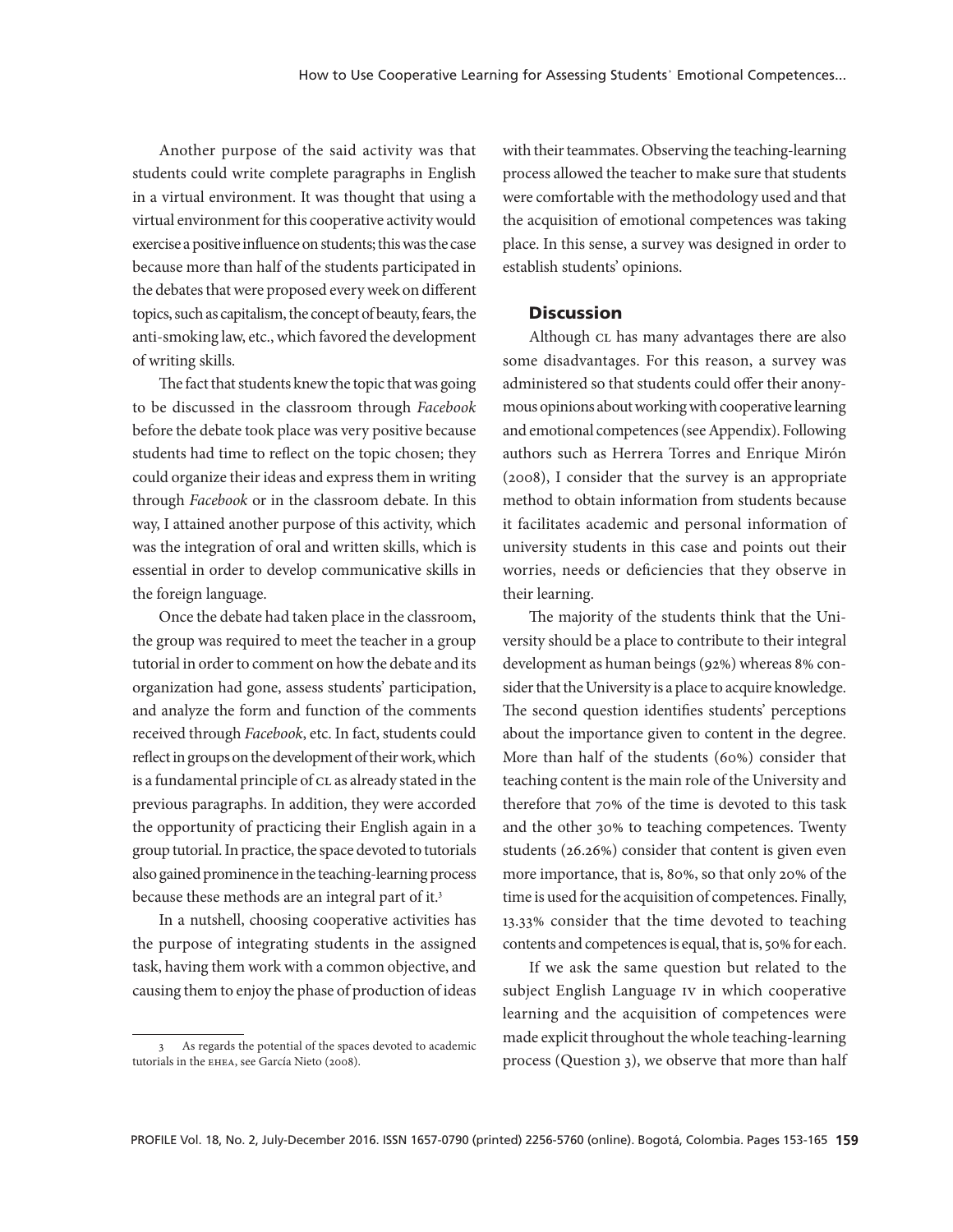of the students (52%) consider that the time given to teaching contents and competences is equal. 26.26% have different opinions: they consider that there was more emphasis on the teaching of competences (60% of the time) than on teaching content (40%). The rest of the students, 18.66%, consider that the previous percentages are the other way round, that is, content occupies 60% while 40% was devoted to competences.

The opinion of students about taking into consideration emotional competences at the different educational levels (primary and secondary education and University) is very clear: the great majority, 96%, answer positively. Only two students (2.66%) give a negative answer and only one person answers "sometimes" (1.33%). Similarly, 70.66% think that emotional competences are very important in a language classroom, while 2.66% consider that their importance is average and only one person (1.33%) points out that their importance is minimal.

Students express different opinions about the main emotional competences associated with cooperative learning. Seventeen students (22.66%) consider that all of them are present. Apart from that, the competences regarded as most important are communication (62.66%) and cooperation (61.33%), followed by empathy (50.66%), taking the initiative (49.33%), understanding (46.66%), and solving conflicts (28%). Finally, the following four competences were accorded less importance: solidarity (25.33%), optimism (24%), leadership (16%), and security (14.66%).

Question 7 asked students which of the already mentioned emotional competences they had acquired in the subject English Language iv. In this case 10 students (13.33%) chose all. The rest offered different opinions: 65.33% identify cooperation, followed by communication (52%), security (38.66%), and understanding (33.33%). 30.66% of the students who answered the survey consider that leadership and taking the initiative were also developed. Thereafter, 28% select empathy and conflict solving and, finally, optimism and solidarity

are the two least frequently mentioned competences  $(18.66\%)$ .

As already explained in this article, the main cooperative activity in English Language iv was the oral presentation. For this reason, students were asked about the main difficulties experienced in order to prepare them. The main answers were the following: being nervous (44%), difficulties in meeting with all the group members (34.66%), insecurity (22.66%), and being scared of failure (17.33%). Other difficulties pointed out just by a few students were the following: choosing the topic, controlling time (2.6%), organizing the presentation (5.33%), and solving conflicts (4%). It is interesting that two students (2.6%) answered that they did not encounter any difficulty in preparing their presentation.

Additionally, students were asked about the main emotional competences that helped them to overcome the difficulties already mentioned in the previous paragraph. In this sense, most students mentioned the support and cooperation between the different group members (60%), while about half pointed to being optimistic and self-confident (46,66%), and about a third to being patient and empathetic (33.33%).

In Question 10 students were asked if they considered the emotional competences that they had acquired useful for their future as professionals. The great majority of students answered yes (81.33%), 17.33% replied that this was true to a certain extent whereas only one person said no (1.33%).

The ideas presented in this section devoted to the discussion of the survey point out that students were quite comfortable with the chosen methodology and that they were aware of the main emotional competences they had acquired. Consequently, we were able to establish students' opinions about the main aspects related to  $CL$  and the acquisition of emotional competences. Therefore, it was useful to conduct a survey so that students could share their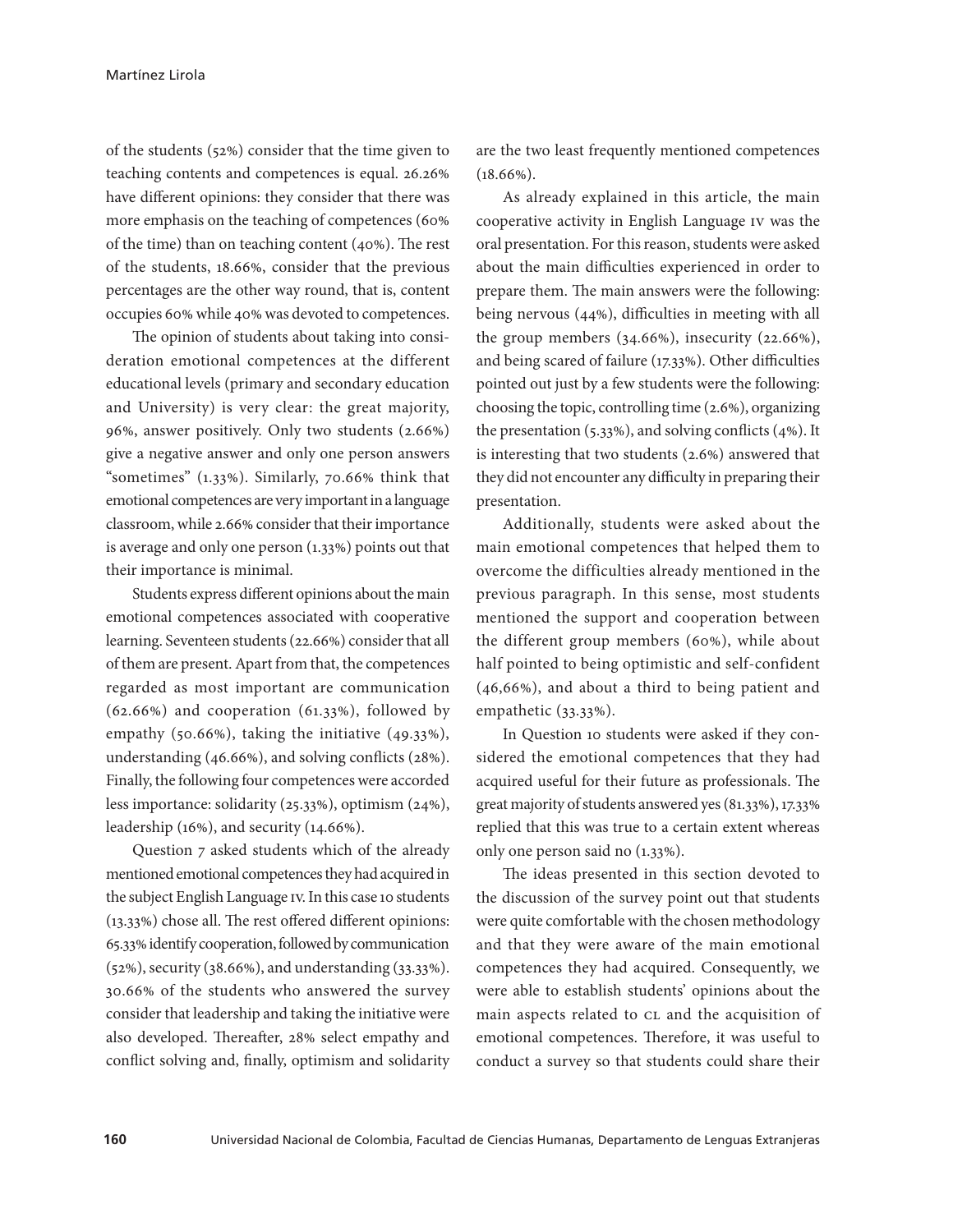opinions once a cooperative methodology had been used during the academic year 2013-2014.

### Conclusions

When students work in a cooperative way in a foreign language subject, they do not only learn contents because cooperative activities request that students become active in the teaching-learning process and that they acquire competences that they will need in the labour market. Consequently, in order to accomplish the cooperative activities prepared for the subject English Language iv, such as oral presentations and debates, students need to negotiate, to communicate, to be critical with the tasks, to cooperate, and to solve possible problems in the groups, among other emotional competences.

The different cooperative activities designed for the subject English Language iv and the analysis of the survey point out that students accord importance to this type of learning and that, in general, the different tasks have been completed positively. CL allows the unity of theory and practice and the acquisition of different competences considered essential for the labour market such as critical thinking, the capacity to take decisions, leadership, and task division.

This type of learning demands time for preparation outside the classroom for teachers and students but its advantages outweigh its disadvantages because it promotes the sharing of responsibilities by teachers and students. This involves that, on the one hand, students assume an active role that allows them to be active and organize their learning progressively. On the other hand, teachers stop being considered as a source of knowledge, to become instead a guide and tutor for students. In this sense, tutorials play a very active role in this type of learning and stop being used just to ask questions during the days previous to the exams.

### References

- Adams, D. M., & Hamm, M. (1994). *New designs for teaching and learning.* San Francisco, ca: Jossey-Bass.
- Ahmar, Z., & Mahmood, N. (2010). Effects of cooperative learning vs. traditional instruction on prospective teachers' learning experience and achievement. *Journal of Faculty of Educational Sciences, 43*(1), 151-164.
- Barblett, L., & Maloney, C. (2010). Complexities of assessing social and emotional competence and wellbeing in young children. *Australasian Journal of Early Childhood, 35*(2), 13-18.
- Barkley, E. F., Cross, K. P., & Major, C. H. (2005). *Collaborative learning techniques*: *A handbook for college faculty.*  San Francisco, ca: Jossey-Bass.
- Bernard, M. E. (2006). It's time we teach social-emotional competence as well as we teach academic competence. *Reading & Writing Quarterly, 22*(2), 103-119. http://dx.doi. org/10.1080/10573560500242184.
- Boyatzis, R. E., Goleman, D., & Rhee, K. S. (2000). Clustering competence in emotional intelligence: Insights from the Emotional Competency Inventory. In R. Bar-On & J. D. Parker (Eds.), *The handbook of emotional intelligence: Theory, development, assessment, and application at home, school, and in the workplace* (pp. 343-362). San Francisco, ca: Jossey-Bass.
- Cavazotte, F., Moreno, V., & Hickmann, M. (2012). Effects of leader intelligence, personality and emotional intelligence on transformational leadership and managerial performance. *The Leadership Quarterly, 23*(3), 443-455. http://dx.doi.org/10.1016/j.leaqua.2011.10.003.
- Cherniss, C., Extein, M., Goleman, D., & Weissberg, R. P. (2006). Emotional intelligence: What does the research really indicate? *Educational Psychologist, 41*(4), 239-245. http://dx.doi.org/10.1207/s15326985ep4104\_4.
- Ciarrochi, J., & Scott, G. (2006). The link between emotional competence and well-being: A longitudinal study. *British Journal of Guidance & Counselling,34*(2), 231-243. http:// dx.doi.org/10.1080/03069880600583287.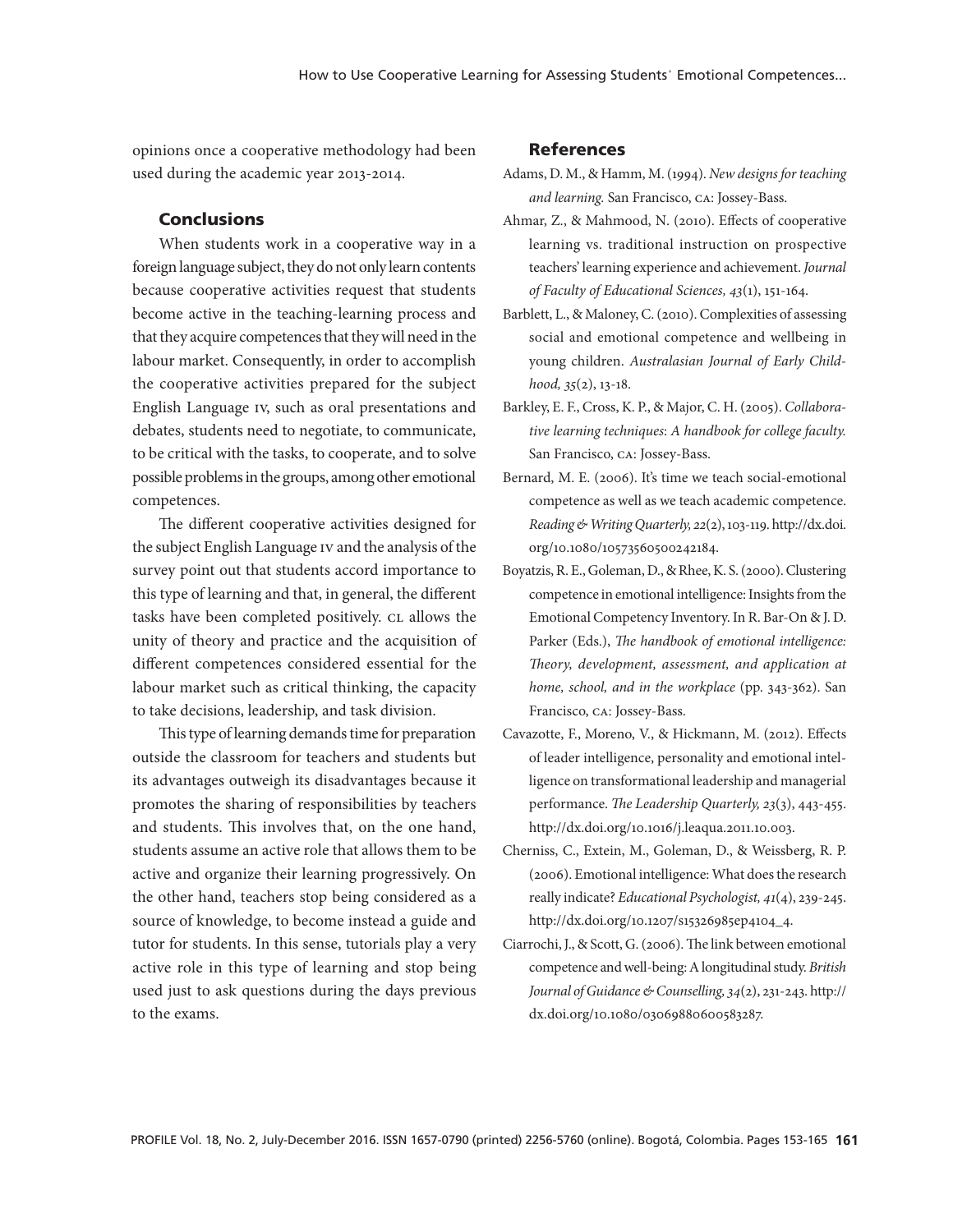- Ciarrochi, J., Scott, G., Deane, F. P., & Heaven, P. C. L. (2003). Relations between social and emotional competence and mental health: A construct validation study. *Personality & Individual Differences,35*(8), 1947-1963. http://dx.doi. org/10.1016/S0191-8869(03)00043-6.
- Cicchetti, D., Rappaport, J., Sandler, I., & Weissberg, R. P. (Eds.). (2000). *The promotion of wellness in children and adolescents*. Washington, DC: CWLA Press.
- Divaharan, S., & Atputhasamy, L. (2002). An attempt to enhance the quality of cooperative learning through peer assessment. *Journal of Educational Enquiry, 3*(2), 72-83.
- Elias, M. J., Gara, M. A., Schuyler, T. F., Branden-Muller, L. R., & Sayette, M. A. (1991). The promotion of social competence: Longitudinal study of a preventive school-based program. *American Journal of Orthopsychiatry, 61*(3), 409-417. http://dx.doi.org/10.1037/h0079277.
- García Nieto, N. (2008). La función tutorial de la Universidad en el actual contexto de la Educación Superior [Tutoring at university in the current context of higher education]. *Revista Interuniversitaria de Formación del Profesorado, 22*(1), 21-48.
- Garner, P. W. (2010) Emotional competence and its influences on teaching and learning. *Educational Psychology Review, 22*(3), 297-321. http://dx.doi.org/10.1007/ s10648-010-9129-4.
- Ghaith, G. M. (2002). The relationship between cooperative learning, perception of social support, and academic achievement. *System,30*(3), 263-273. http://dx.doi. org/10.1016/S0346-251X(02)00014-3.
- González, D., & Esteves, L. (2006). El chat como medio de enseñanza y aprendizaje colaborativo en EFL: un análisis de conversación [Chat as a means for colaborative learning and teaching in EFL: A conversation analysis]. *Paradigma, 27*(1), 349-363.
- González Fernández, N., & García Ruiz, M. R. (2007). El aprendizaje cooperativo como estrategia de enseñanzaaprendizaje en psicopedagogía: repercusiones y valoraciones de los estudiantes [Cooperative learning as a strategy for teaching-learning in psychopedagogy:

Consequences and students' asssessment]. *Revista Iberoamericana de Educación, 42*(6), 1-13.

- Herrera Torres, L., & Enrique Mirón, C. (2008). Proyectos de innovación en tutorías en la Universidad de Granada: análisis de los instrumentos empleados [Tutorship innovation projects in the University of Granada: Analysis of the used instruments]. *Profesorado: Revista de Currículum y Formación del Profesorado, 12*(2), 1-18. Retrieved from http://www.ugr.es/local/recfpro/rev122COL5.pdf.
- Jennings, P. A., & Greenberg, M. T. (2009). The prosocial classroom: Teacher social and emotional competence in relation to student and classroom outcomes. *Review of Educational Research*, *79*(1), 491-525. http://dx.doi. org/10.3102/0034654308325693.
- Johnson, D. W., & Johnson, F. P. (1994). *Joining together: Group theory and group skills* (1<sup>st</sup> ed.). Boston, MA: Allyn and Bacon.
- Johnson, D. W., & Johnson, F. P. (1997). *Joining together: Group theory and group skills* (6<sup>th</sup> ed.). Boston, MA: Allyn and Bacon.
- Johnson, D. W., & Johnson, F. P. (2009). *Joining together: Group theory and group skills* (10<sup>th</sup> ed.). Boston, MA: Allyn and Bacon.
- Johnson, D. W., & Johnson, R. T. (1989). *Cooperation and competition: Theory and research*. Edina, mn: Interaction Book Company.
- Johnson, D. W., & Johnson, R. T. (1999). *Learning together and alone: Cooperative, competitive, and individualistic learning* (5<sup>th</sup> ed.). Boston, MA: Allyn and Bacon.
- Johnson, D. W., & Johnson, R. T. (2004). *Assessing students in groups: Promoting group responsibility and individual accountability.* Thousand Oaks, ca: Corwin Press.
- Johnson, D. W., & Johnson, R. T. (2007). *Creative controversy: Intellectual challenge in the classroom* (4<sup>th</sup> ed.). Edina, MN: Interaction Book Company.
- Johnson, D. W., & Johnson, R. T. (2009a). An educational psychology success story: Social interdependence theory and cooperative learning. *Educational Researcher*, 38(5), 365-379. http://dx.doi.org/10.3102/0013189X09339057.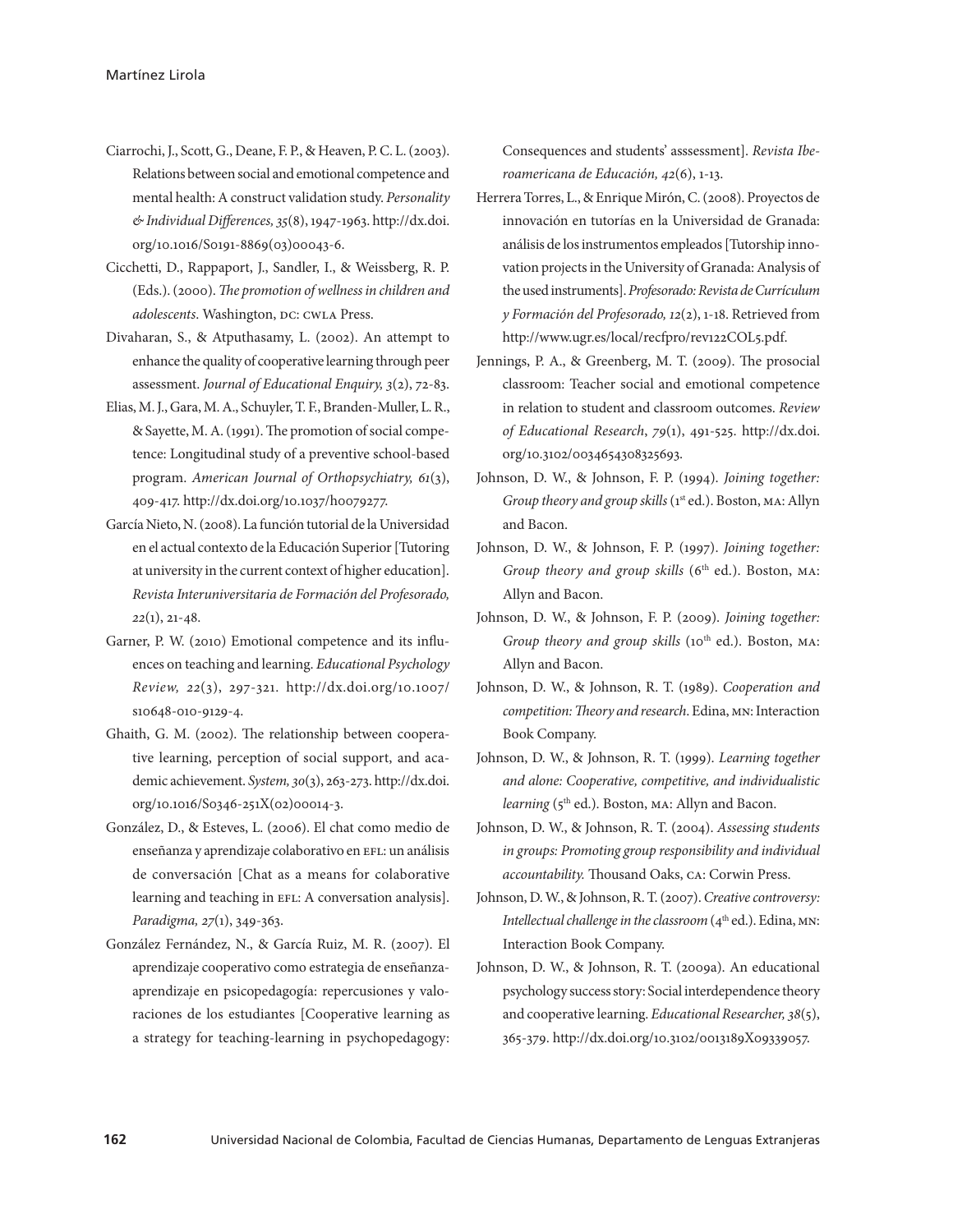- Johnson, D. W., & Johnson, R. T. (2009b). Energizing learning: The instructional power of conflict. *Educational Researcher, 38*(1), 37-51. http://dx.doi.org/10.3102/0013189X08330540.
- Johnson, D. W., Johnson, R. T., & Holubec, E. J. (1994). *Cooperative learning in the classroom.* Alexandria, va: Association for Supervision and Curriculum Development.
- Johnson, D. W., Johnson R. T., & Smith, K. (1998). Cooperative learning returns to college: What evidence is there that it works? *Change, 30*(4), 27-35. http://dx.doi. org/10.1080/00091389809602629.
- Johnson, D. W., Johnson R. T., & Smith, K. (2007). The state of cooperative learning in post-secondary and professional settings. *Educational Psychology Review, 19*(1), 15-29. http://dx.doi.org/10.1007/s10648-006-9038-8.
- Kingston, E. (2008). Emotional competence and drop-out rates in higher education. *Education + Training, 50*(2), 128-139. http://dx.doi.org/10.1108/00400910810862119.
- MacCann, C. A., Lipnevich, A., & Roberts, R. D. (2012). New directions in assessing emotional competencies from kindergarten to college. *Journal of Psychoeducational Assessment, 30*(4), 315-319. http://dx.doi. org/10.1177/0734282912449438.
- Martínez Lirola, M. (2007). El nuevo papel del profesor universitario en el proceso de convergencia europea y su relación con la interacción, la tutoría y el aprendizaje autónomo [The new role of the university teacher in the process of European convergence and its relation with interaction, tutorship, and autonomous learning]. *Porta Linguarum. Revista Internacional de Didáctica de las Lenguas Extranjeras, 7*, 31-43.
- Martínez Sánchez, F. (2003). *Redes de comunicación en la enseñanza. Las nuevas perspectivas del trabajo corporativo*  [Communication networks in teaching: New perspectives on corporative work]. Barcelona, es: Paidós.
- Matsui, T., Kakuyama, T., & Onglatco, M. (1987). Effects of goals and feedback on performance in groups. *Journal of Applied Psychology, 72*(3), 407-415. http://dx.doi. org/10.1037/0021-9010.72.3.407.
- Mikolajczak, M., Brasseur S., & Fantini-Hauwel, C. (2014). Measuring intrapersonal and interpersonal eq: The Short

Profile of Emotional Competence (s-pec). *Personality and Individual Differences, 65*, 42-46. http://dx.doi. org/10.1016/j.paid.2014.01.023.

- Morales Vallejo, P. (2008). Nuevos roles de profesores y alumnos, nuevas formas de enseñar y de aprender [New teachers' and students' roles, new ways of teaching and learning]. In L. Prieto Navarro (Coord.), *La enseñanza universitaria centrada en el aprendizaje* (pp. 17-29)*.* Barcelona, es: Octaedro.
- Nelis, D., Kotsou, I., Quoidbach, J., Hansenne, M., Weytens, F., Dupuis, P., & Mikolajczak, M. (2011). Increasing emotional competence improves psychological and physical well-being, social relationships, and employability. *Emotion*, *11*(2), 354-366. http://dx.doi.org/10.1037/ a0021554.
- Sheehan, B. J., McDonald, M. A., & Spence, K. K. (2009). Developing students' emotional competency using the classroom-as-organization approach. *Journal of Management Education, 33*(1), 77-98. http://dx.doi. org/10.1177/1052562908328920.
- Shimazoe, J., & Aldrich, H. (2010). Group work can be gratifying: Understanding and overcoming resistance to cooperative learning*. College Teaching, 58*(2), 52-57. http://dx.doi.org/10.1080/87567550903418594.
- Slavin, R. E. (1989). Research on cooperative learning: An international perspective. *Scandinavian Journal of Educational Research, 33*(4), 231-243. http://dx.doi. org/10.1080/0031383890330401.
- Troth, A. C., Jordan, P. J., & Lawrence, S. A. (2012). Emotional intelligence, communication competence, and student perceptions of team social cohesion. *Journal of Psychoeducational Assessment, 30*(4), 414-424. http://dx.doi. org/10.1177/0734282912449447.
- Tsay, M., & Brady, M. (2010). A case study of cooperative learning and communication pedagogy: Does working in teams make a difference? *Journal of the Scholarship of Teaching and Learning, 10*(2), 78 – 89.
- Wang, N., Young, T., Wilhite, S. C., & Marczyk, G. (2011). Assessing students' emotional competence in higher education: Development and validation of the widener emotional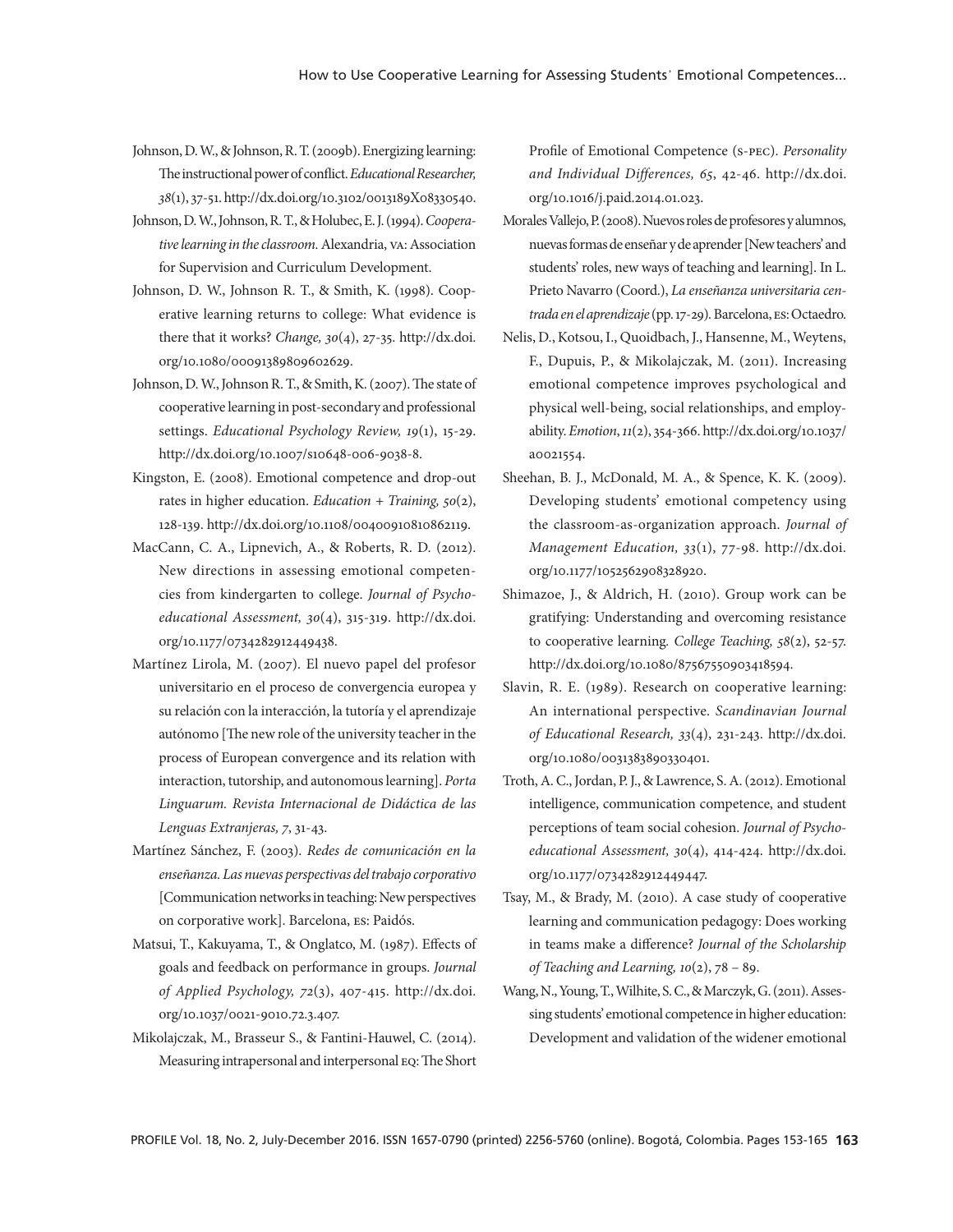learning scale. *Journal of Psychoeducational Assessment, 29*(1), 47-62. http://dx.doi.org/10.1177/0734282909359394. Wang, T.-P. (2009). Applying Slavin's cooperative learning techniques to a college EFL conversation class. The Journal *of Human Resource and Adult Learning, 5*(1), 112-120.

Wilhelm, K. H. (2006). Teaching, practicing, and celebrating a cooperative learning model. In S. G. McCafferty, G. M. Jacobs, & A. C. DaSilva Iddings, (Eds.), *Cooperative learning and second language teaching*. (pp. 153-176). Cambridge, uk: Cambridge Language Education.

# About the Author

María Martínez Lirola holds a php in English Studies and is a professor at Universidad de Alicante (Spain) and is a Research Fellow at the Department of Linguistics and Modern Languages, University of South Africa (unisa). Her main areas of research are: Critical Discourse Analysis, Systemic Functional Linguistics and multimodality. Dr. Lirola has published more than 100 papers, given lectures, and attended congresses all over the world.